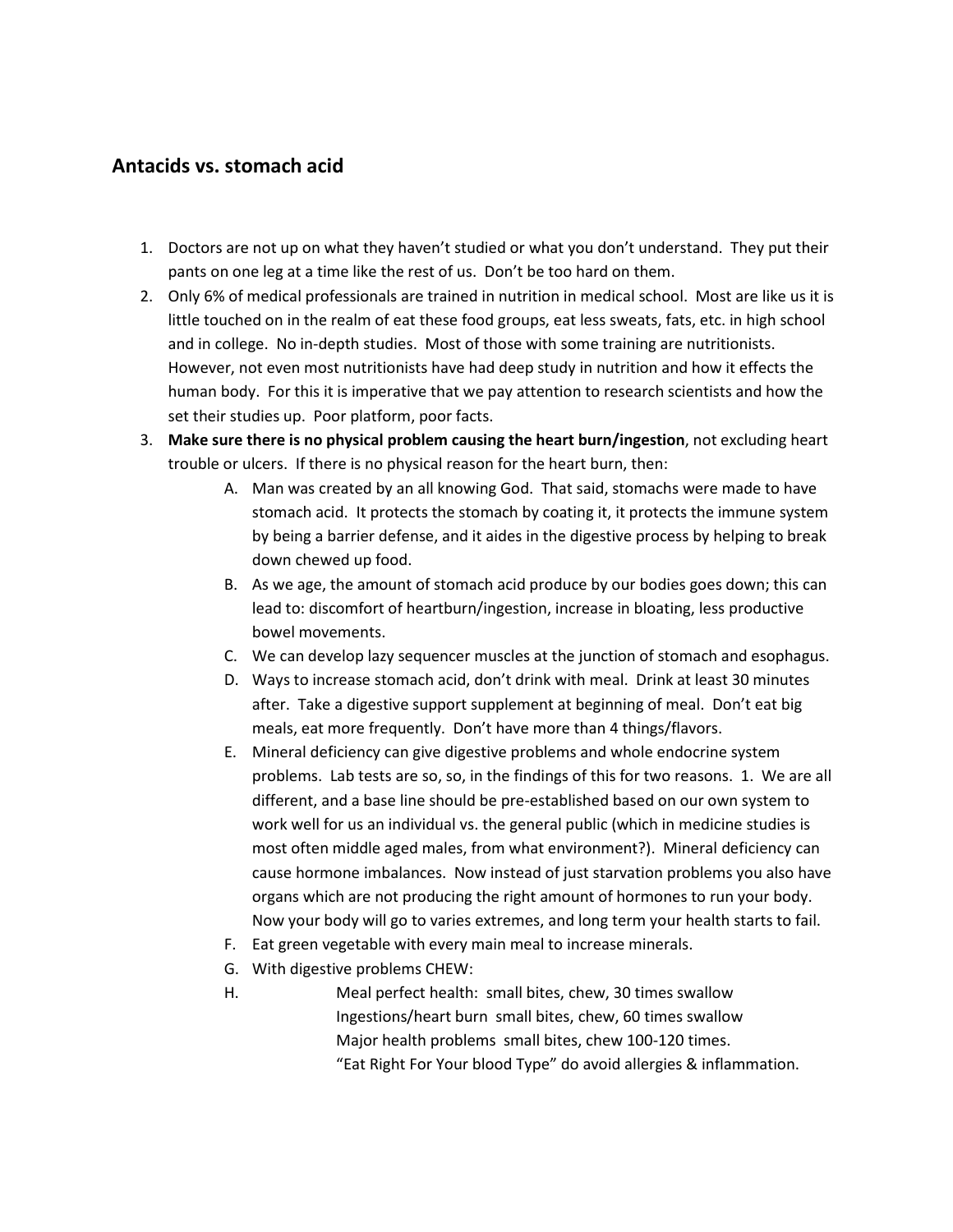Foods with 5 digits and starting with 9 are organic. Foods with 4 digits and beginning with 3 or 4 are conventional foods.

- I. Don't eat food from foreign countries, eat frozen or fresh single ingredient foods, avoid artificial flavors/colors & avoid additives/preservatives, "eat right for your blood type"(big help), completely avoid partial hydrogenated oils and hydrogenated oils, avoid artificial sweeteners, avoid corn syrup, avoid GM foods (genetically modified), avoid if possible as much soy & soy lecithin, avoid MSG known as (MonoSodiumGlutomate),
- J. Apples, cherries, pears, peaches, celery, imported grapes, lettuce, nectarines, potatoes, spinach, sweet bell peppers, & strawberries are safest if bought organic because of toxic pesticides & herbicides used to grow them.
- K. Others about as safe no matter how you buy them: avocado, asparagus, banana, broccoli, cabbage, eggplant, kiwi, mango, onion, and pineapple.
- L. **ANY LONG TERM BLOCKAGE OF RECEPTORS BY ANTACIDS OR MEDICINE IS NEVER GOOD**! Nutrients can't go to the receptor point it is suppose to so malnutrition becomes the end result.For a proper functioning body we need the following in order because each builds on the previous.
- **Elements, amino acids, enzymes, minerals, vitamins, hormones, fats, others** 4. PDR - Physician's Desk Reference Listed are a few but generally LONG TERM use MAY produce the similar in all. THEY PRODUCED ALL THE MAJOR PROBLEMS IN ME. Taking antacids and acid pump inhibitors were a significant noticeable time period in the change in my health and fast aging.
- **What is the most important information I should know about Prilosec?**

Long-term use of Prilosec may cause severe stomach inflammation, *Side effects cannot be anticipated. If any develop or change in intensity, tell your doctor as soon as possible. Only your doctor can determine if it is safe for you to continue taking this drug.*

 Pepcid may cause dizziness. This effect may be worse if you take it with alcohol or certain medicines. Do not drive or perform other possibly unsafe tasks until you know how you react to it.

Notify your doctor if you have any symptoms of a bleeding ulcer, such as black, tarry stools or vomit that looks like coffee grounds.

Do not take antacids within 1 hour of taking Pepcid. Antacids may decrease the effectiveness of Pepcid.

You can help avoid heartburn and acid indigestion by not lying down soon after eating; keeping your weight down; quitting smoking or at least cutting down; and not eating just before bedtime.

Avoid or limit caffeine, chocolate, fatty foods, and alcohol.

**Who should not take Pepcid?**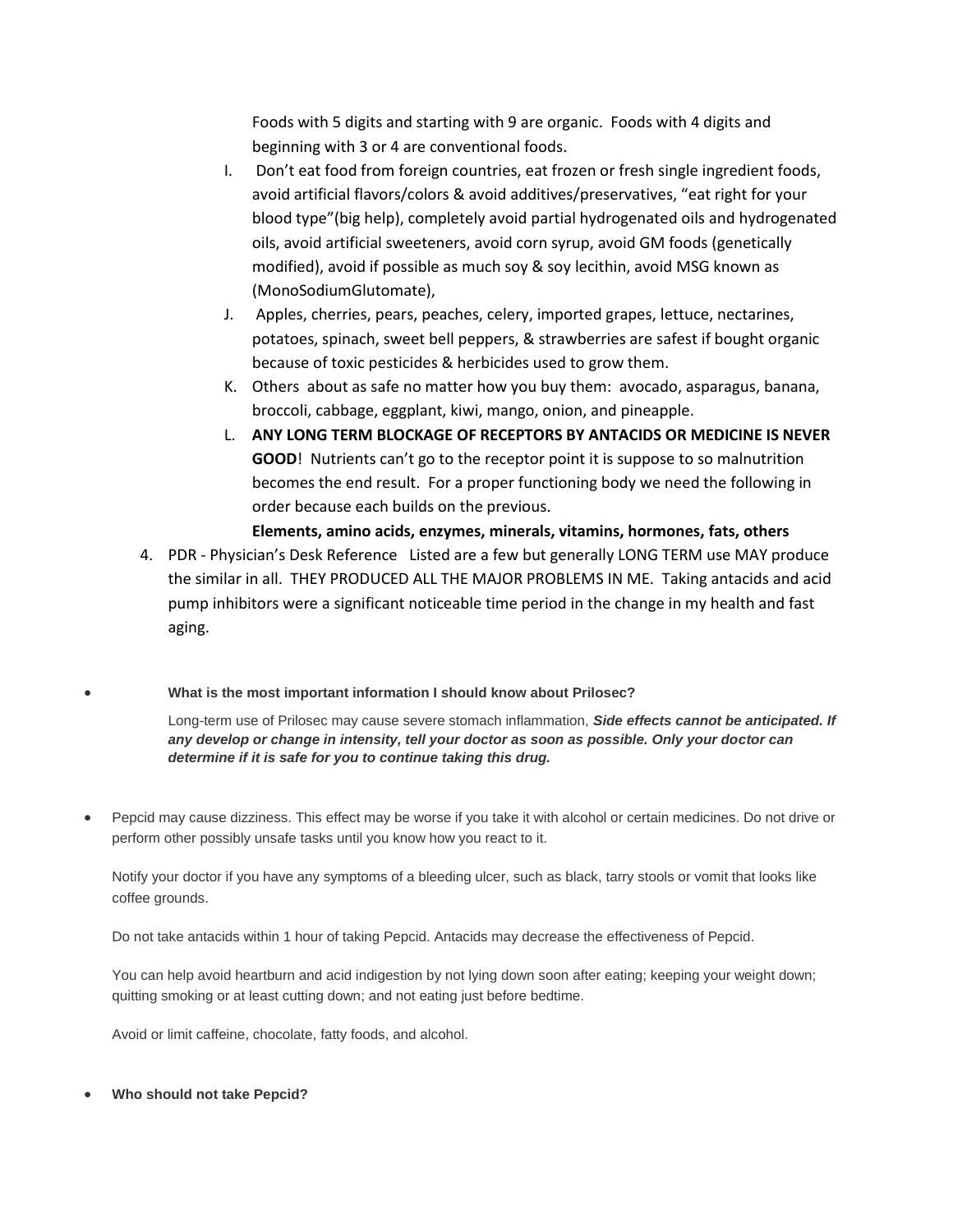If you are sensitive to or have ever had an allergic reaction to Pepcid, or similar medications such as cimetidine, ranitidine, or nizatidine, you should not take Pepcid.

Do not use Pepcid AC products if you have trouble or pain swallowing food, vomiting with blood, or bloody or black stools.

#### **What should I tell my doctor before I take the first dose of Pepcid?**

Tell your doctor about all prescription, over-the-counter, and herbal medications you are taking before beginning treatment with Pepcid. Also, talk to your doctor about your complete medical history, especially if you have kidney or liver disease; trouble or pain swallowing food; vomiting with blood, or bloody or black stools; had heartburn for more than 3 months; have heartburn with lightheadedness, sweating, or dizziness; chest pain or shoulder pain with shortness of breath, sweating, pain (to the arms, neck, or shoulders), or lightheadedness; frequent chest pain; frequent wheezing; unexplained weight loss; nausea or vomiting; or stomach pain.

The side effects of all the different PPIs are very similar. The most common side effects include:

- Headache
- Stomach Pain
- Nausea
- Diarrhea
- Vomiting
- Gas
- Constipation

Although not common, serious allergic reactions may occur. Contact your health care provider if you experience any of the following symptoms:

- Rash
- Trouble breathing
- Face Swelling
- Throat Tightness

## **Do PPIs Lead to Broken Bones?**

You may have heard that PPIs can cause fractures. In May 2010, the U.S. Food and Drug Administration (FDA) warned about the possible increased risk of fractures with PPI use. Information from studies suggests that PPIs may be associated with an increased risk of hip, wrist, and spine fractures. People who were at the greatest risk were those on high doses or used PPIs for at least one year or more. The FDA is recommending that prescribers consider shorter courses of treatment and lower doses as appropriate to treat a person's condition. People at risk for osteoporosis should be monitored by their health care provider and take adequate calcium and vitamin D supplements.

### **Do PPIs Cause Low Magnesium Levels?**

In March 2011, the FDA warned that using PPIs for more than a year may cause low magnesium levels. Symptoms of low magnesium include muscle spasms, tremors, irregular heartbeats, and seizures. However, not everyone with low magnesium will experience these symptoms.

The FDA recommends that health care professionals consider checking magnesium levels prior to therapy in people: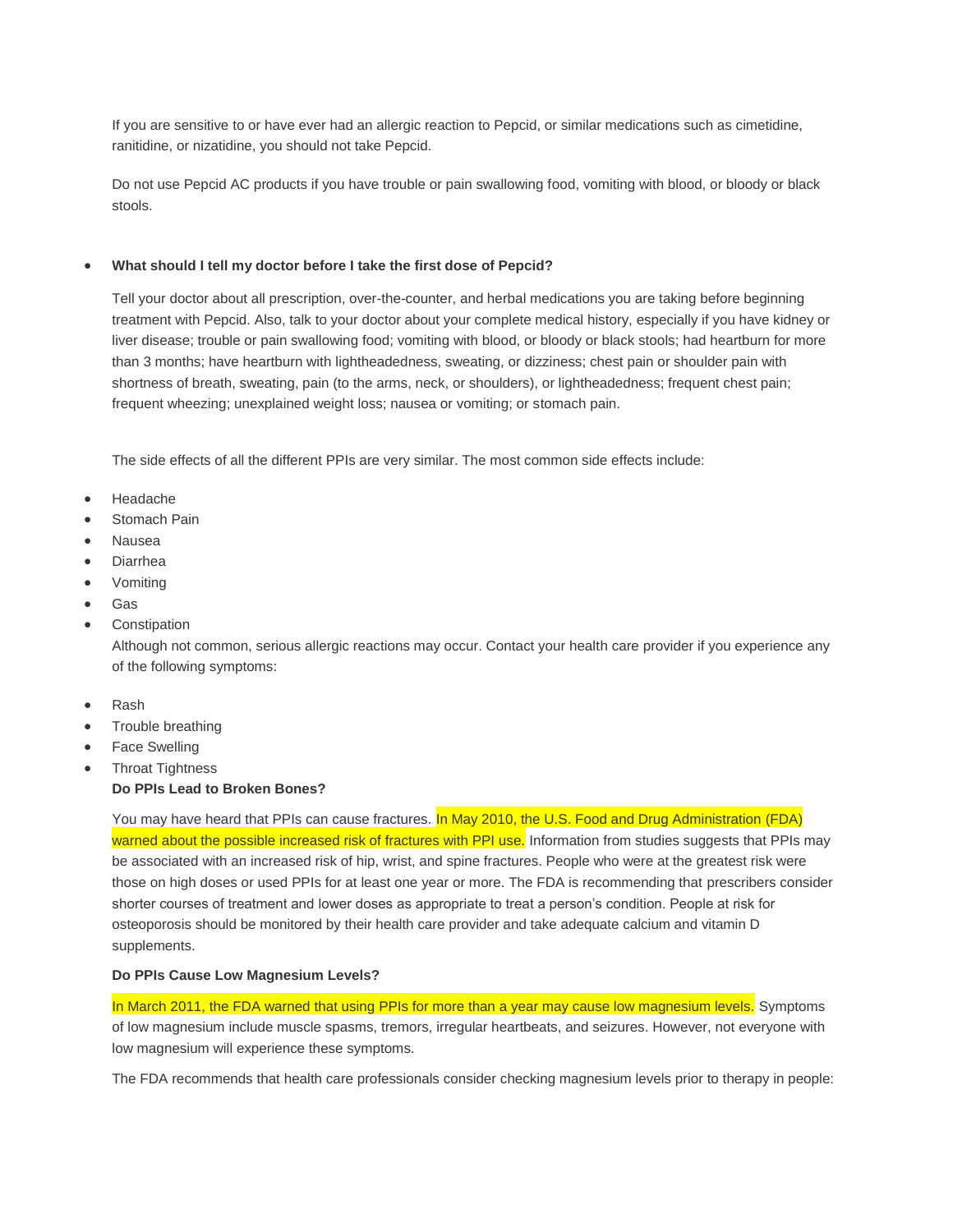- Expected to be on long-term PPI therapy
- On PPI therapy plus Digoxin, diuretics, or other medications that lower magnesium Your health care provider may also check magnesium levels periodically throughout treatment.

# **Do PPIs Cause Low Vitamin B12?**

Stomach acid is needed to release vitamin B12 from the foods we eat. Because PPIs reduce stomach acid, it has been thought that PPIs may cause vitamin B12 deficiency. Symptoms of vitamin B12 deficiency may include:

- Weakness
- Anemia
- Numbness or tingling of hands or feet
- Memory problems
- Poor balance
- Soreness of the tongue or mouth

The information available is conflicting on whether this is a true side effect of PPI use. It appears that long-term use of PPIs may be most likely to lead to vitamin B12 deficiency in the elderly or in people with Zollinger-Ellison syndrome who are on high doses.

#### **Do PPIs Help Prevent Cancer or Cause Cancer?**

People who have uncontrolled GERD may be at risk for Barrett's esophagus — a condition in which the cells in the esophagus change. Although it is rare, a small number of people with Barrett's esophagus may develop esophageal cancer. PPIs are used to treat acid reflux associated with Barrett's esophagus and may lower the risk of cellular changes in the esophagus that can lead to cancer.

On the other hand, there has been speculation that long-term treatment with PPIs may increase the risk of cancer. However, the evidence is not conclusive. More research needs to be done regarding PPI therapy and the link to cancer. However, people on long-term PPIs should be reassessed periodically to make certain the benefits from the medication continue to outweigh the risks.

# **Talk to Your Health Care Provider**

Most medications have side effects. Some side effects are a nuisance, but may go away after continued use of the medication. Other side effects may be bothersome enough to discontinue the medication. Talk to your health care provider about what to expect with any new medication. If you are using PPIs for an extended period of time, discuss the risks and benefits of long-term use.

#### **What is the most important information I should know about Protonix?**

Protonix may mask the signs of stomach cancer. Also, long-term use with Protonix may cause chronic stomach inflammation and a vitamin B12 deficiency.

#### **What are the possible side effects of Protonix?**

*Side effects cannot be anticipated. If any develop or change in intensity, tell your doctor as soon as possible. Only your doctor can determine if it is safe for you to continue taking this drug.*

*Side effects may include:* headache, diarrhea, nausea, stomach pain, vomiting, gas, dizziness, upper respiratory infection, fever, pain in the joints, rash

#### **Can I receive Protonix if I am pregnant or breastfeeding?**

The effects of Protonix during pregnancy are unknown.

I strongly urge exercising caution, and do other options before going on any drug therapy. I did all known ulcer & antacid meds & surgery. Continued to worsen, until I changed my mineral consumption, then added more amino